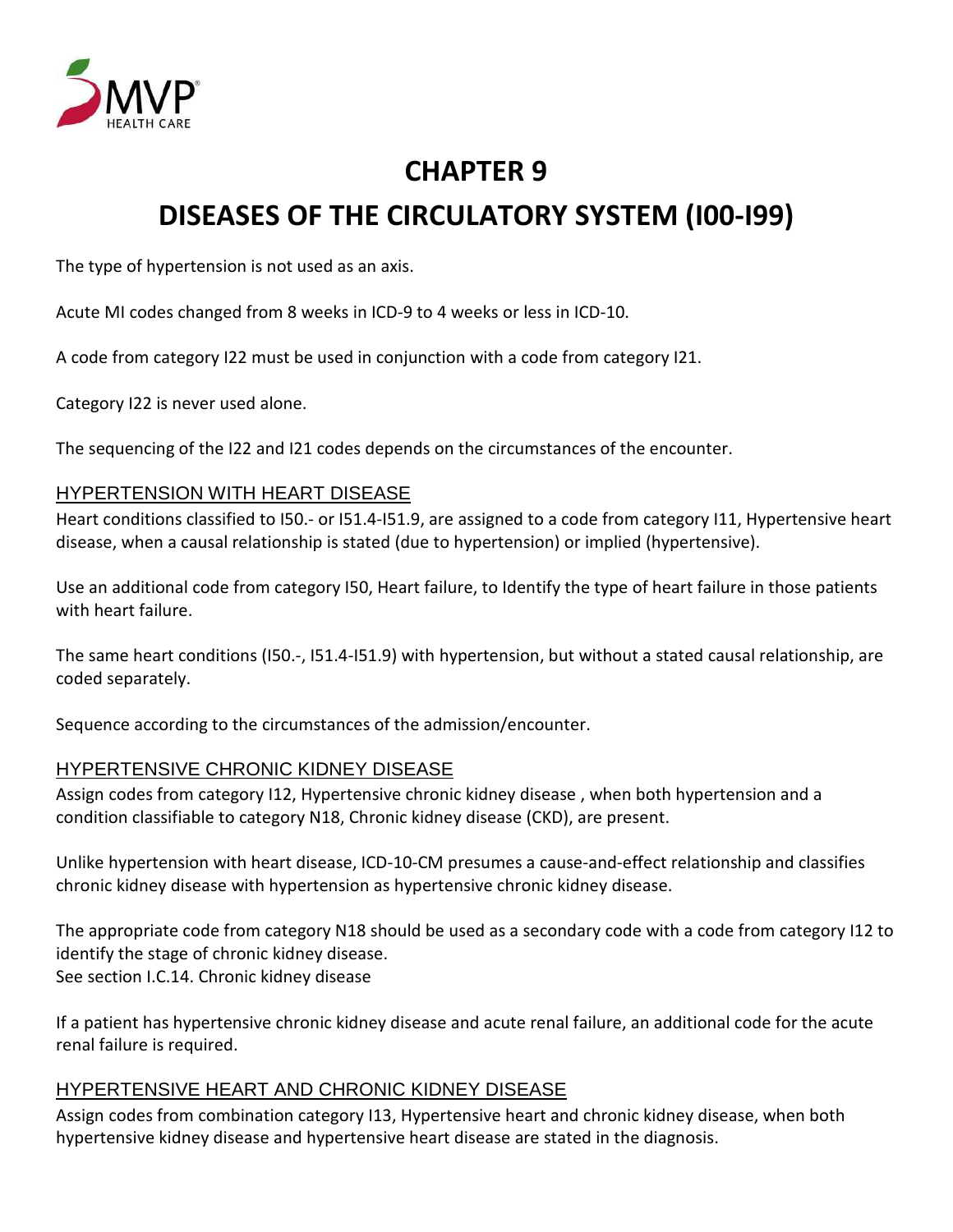Assume a relationship between the hypertension and the chronic kidney disease, whether or not the condition is so designated.

If heart failure is present, assign an additional code from category I50 to identify the type of heart failure.

The appropriate code from N18, Chronic kidney disease, should be used as a secondary code with a code from category I13 to identify the stage of chronic kidney disease. See section I.C.14. Chronic kidney disease

The codes in category I13, Hypertensive heart and chronic kidney disease, are combination codes that include hypertension, heart disease and chronic kidney disease.

The includes note at I13 specifies that the conditions included at I11 and I12 are included together in I13.

If a patient has hypertension, heart disease and chronic kidney disease then a code from I13 should be used, not individual codes for hypertension, heart disease and chronic kidney disease, or codes from I11 or I12.

For patients with both acute renal failure and chronic kidney disease an additional code for acute renal failure is required.

#### HYPERTENSIVE CEREBROVASCULAR DISEASE

For hypertensive cerebrovascular disease, first assign the appropriate code from categories I60-I69, followed by the appropriate hypertension code.

#### HYPERTENSIVE RETINOPATHY

Subcategory H35.0, Background retinopathy and retinal vascular changes, should be used with a code from category I10-I15, Hypertensive disease to include the systemic hypertension.

Sequencing is based on the reason for admission/encounter.

#### HYPERTENSION, SECONDARY

Secondary hypertension is due to an underlying condition.

Two codes are required:

- $\cdot$  one to identify the underlying etiology
- $\cdot \cdot$  one from category I15 to identify the hypertension.

Sequencing of codes is determined by the reason for admission/encounter.

#### HYPERTENSION, TRANSIENT

Assign code R03.0, Elevated blood pressure reading without diagnosis of hypertension, unless patient has an established diagnosis of hypertension.

Assign code O13.-, Gestational [pregnancy-induced] hypertension without significant proteinuria, or O14.-, Pre-eclampsia, for transient hypertension of pregnancy.

#### HYPERTENSION, CONTROLLED

This diagnostic statement usually refers to an existing state of hypertension under control by therapy.

Assign the appropriate code from categories I10-I15, Hypertensive diseases.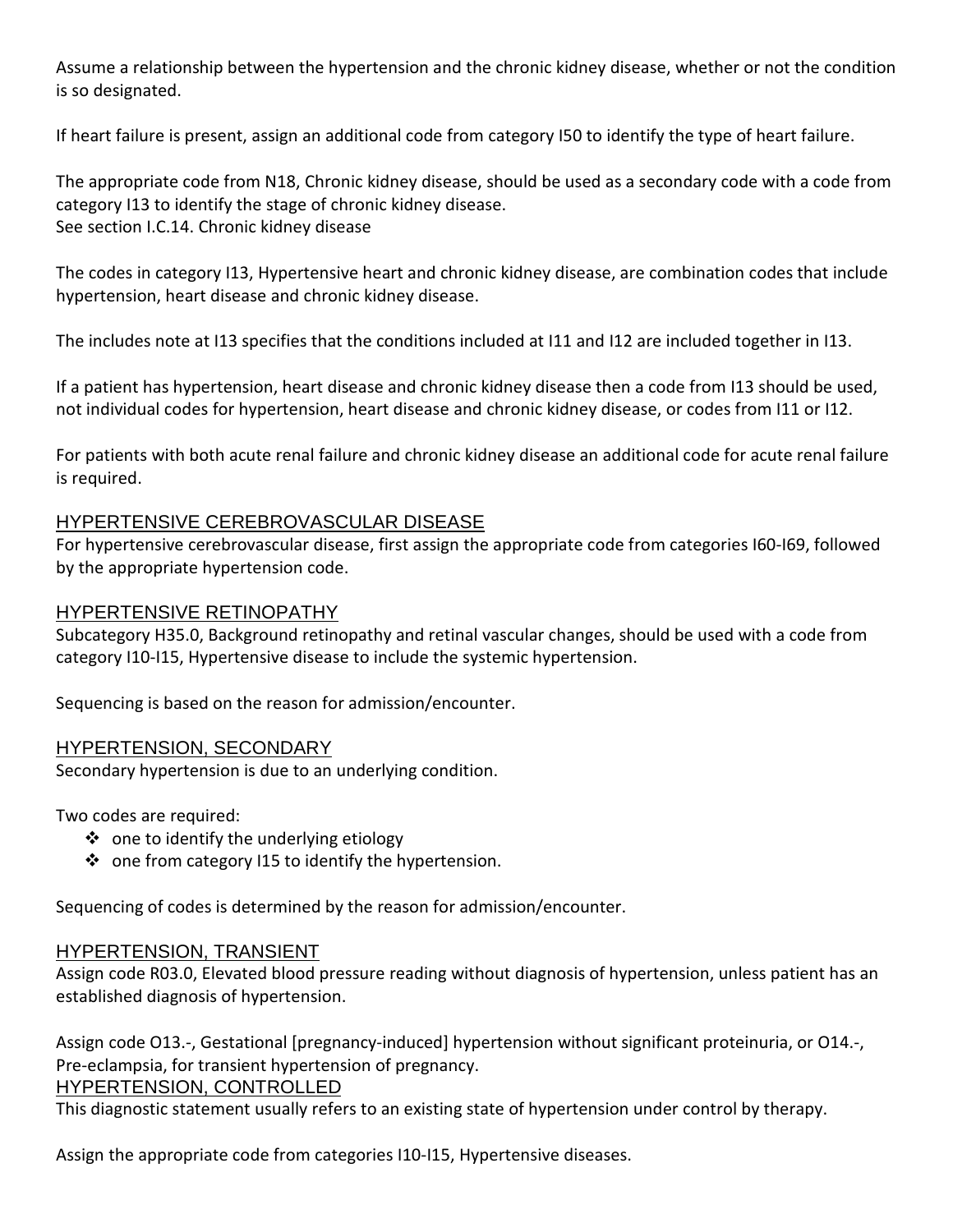# HYPERTENSION, UNCONTROLLED

Uncontrolled hypertension may refer to untreated hypertension or hypertension not responding to current therapeutic regimen.

In either case, assign the appropriate code from categories I10-I15, Hypertensive Diseases.

#### CODING EXAMPLES

1. The patient is seen today for follow-up for his benign hypertension. What is the correct diagnosis code?

**Answer:** I10 Hypertension, hypertensive, (accelerated) (benign) (essential) (idiopathic) (malignant) (systemic)

**Rationale:** ICD-10-CM does not differentiate between benign and malignant hypertension.

- 2. A patient is admitted to the hospital with acute diastolic heart failure due to hypertension with end stage renal disease (ESRD).
	- **Answer:** I13.2 Hypertensive heart and renal disease with both heart failure and chronic renal failure I50.31 Acute diastolic (congestive) heart failure N18.0 End-stage renal disease

**Rationale:** Because the guidelines specify reporting both the acute heart failure and the acute renal failure in addition to the hypertensive heart and renal disease, all three codes would be reported, according to ICD-9-CM and ICD-10-CM guidelines.

# ATHEROSCLEROTIC HEART DISEASE WITH ANGINA PECTORIS

ICD-10-CM has combination codes for atherosclerotic heart disease with angina pectoris.

The subcategories for these codes are I25.11, Atherosclerotic heart disease of native coronary artery with angina pectoris and I25.7, Atherosclerosis of coronary artery bypass graft(s) and coronary artery of transplanted heart with angina pectoris.

When using one of these combination codes it is not necessary to use an additional code for angina pectoris.

A causal relationship can be assumed in a patient with both atherosclerosis and angina pectoris, unless the documentation indicates the angina is due to something other than the atherosclerosis.

If a patient with coronary artery disease is admitted due to an acute myocardial infarction (AMI), the AMI should be sequenced before the coronary artery disease.

# **See section I.C.(. Acute myocardial infarction (AMI)**

# CODING EXAMPLES

- 1. What is the correct diagnosis coding for a patient with coronary artery disease (CAD) with angina? The patient has no previous history of CABG.
	- **Answer:** I25.119 Disease, diseased, coronary (artery) see Disease, heart, ischemic, atherosclerotic (of), with angina pectoris – see Arteriosclerosis, coronary (artery), native vessel, with angina pectoris.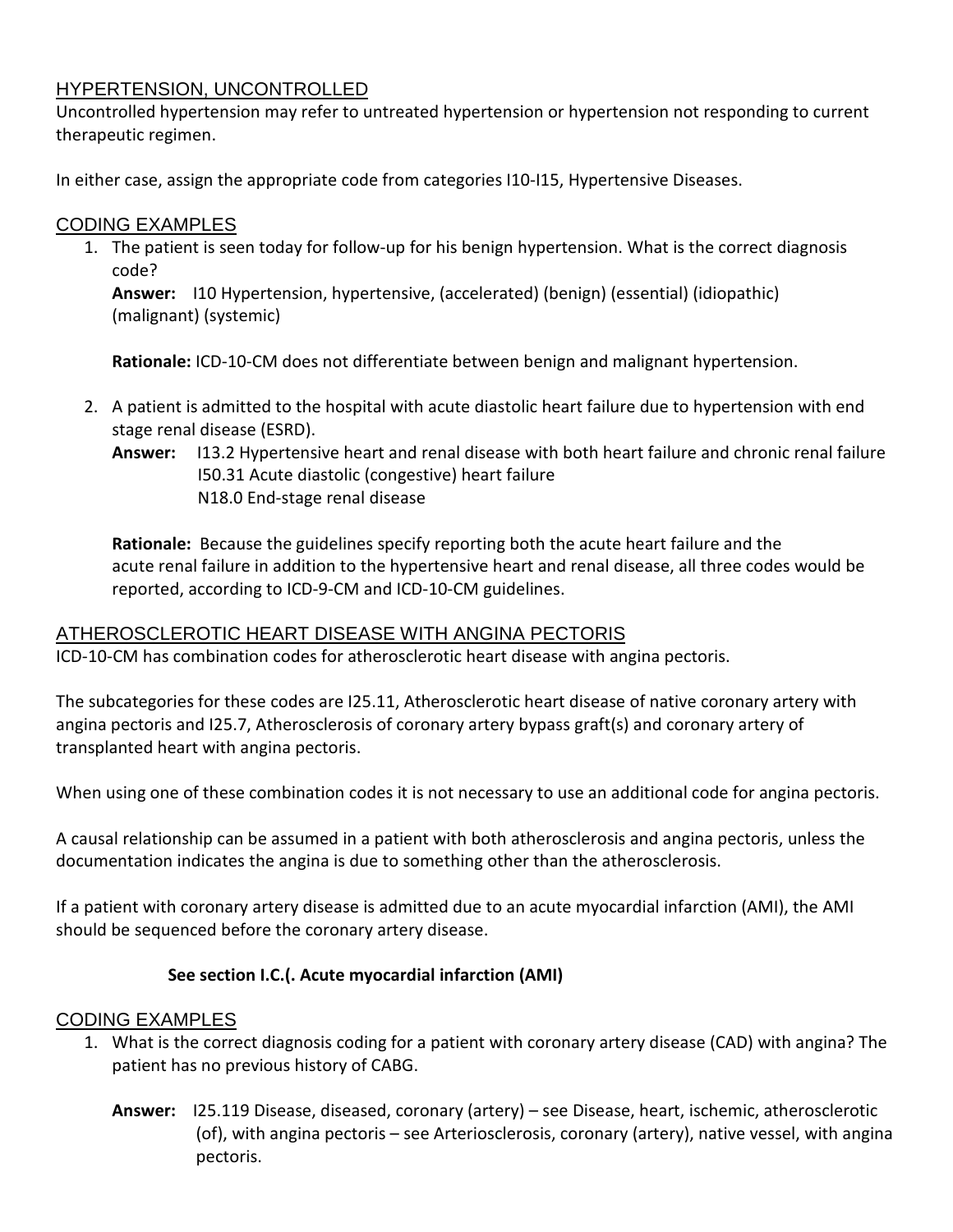**Rationale:** ICD-10-CM has combination codes for atherosclerotic heart disease with angina pectoris. There are subcategories for disease of the native artery, coronary artery bypass graft(s), and coronary artery of transplanted heart. It is not necessary to use an additional code for angina pectoris when using these combination codes.

- 2. This 63-year-old male is being seen for treatment of his unstable angina. This gentleman has a history of 2-vessel coronary artery bypass approximately 18 months ago. A recent cardiac catheterization shows continued evidence of coronary atherosclerosis but both of the bypass grafts are patent. Also, of note, is that this patient suffered a cerebrovascular infarction three years ago which resulted in rightside (dominant) hemiparesis. What is the correct diagnosis code(s)?
	- **Answer:** I25.110 Angina (attack) (cardiac) (chest) (heart) (pectoris) (syndrome) (vasomotor), with atherosclerotic heart disease – see Arteriosclerosis, coronary (artery), native vessel with angina pectoris, unstable I69.351 Hemiparesis – see Hemiplegia, following, cerebrovascular disease, cerebral infarction Z95.1 Status (post), aortocoronary bypass

**Rationale:** The coronary artery disease of the native vessel is coded because the previous cardiac catheterization showed that the bypass grafts are patent. Also, per the Official Coding Guidelines, "ICD-10-CM has combination codes for atherosclerotic heart disease with angina pectoris. When using one of these combination codes it is not necessary to use an additional code for angina pectoris. A causal relationship can be assumed in a patient with both atherosclerosis and angina pectoris, unless the documentation indicates the angina is due to something other than atherosclerosis*."* 

- 3. The patient is seen for evaluation of his continuing unstable angina. After significant evaluation, his symptoms were found to be due to atherosclerosis of his bypassed graft. This is an autologous arterial graft. Final diagnosis: CAD of bypass graft with unstable angina and hypertensive congestive heart failure. The patient will be scheduled for surgery. What is the correct diagnosis code(s)?
	- **Answer:** I25.720 Atherosclerosis see also Arteriosclerosis, coronary artery, with angina pectoris, see Arteriosclerosis, coronary (artery), bypass graft, autologous artery, with, angina pectoris, unstable I11.0 Failure, failed, heart (acute) (senile) (sudden), hypertensive – see Hypertension, heart (disease) (conditions in I51.4-I51.9 due to hypertension), with, heart failure (congestive) I50.9 Failure, failed, heart (acute) (senile) (sudden) congestive (compensated)

**Rationale:** ICD-10-CM differentiates between the different types of bypassed coronary arteries, including native arteries, autologous vein, autologous artery, and nonautologous graft material. Hypertensive congestive heart failure requires two diagnosis codes to correctly identify the condition. The note at code I11.0 states "Use additional code to identify type of heart failure (I50.-)."

# INTRAOPERATIVE AND POSTPROCEDURAL CEREBROVASCULAR ACCIDENT

Medical record documentation should clearly specify the cause- and – effect relationship between the medical intervention and the cerebrovascular accident in order to assign a code for intraoperative or postprocedural cerebrovascular accident.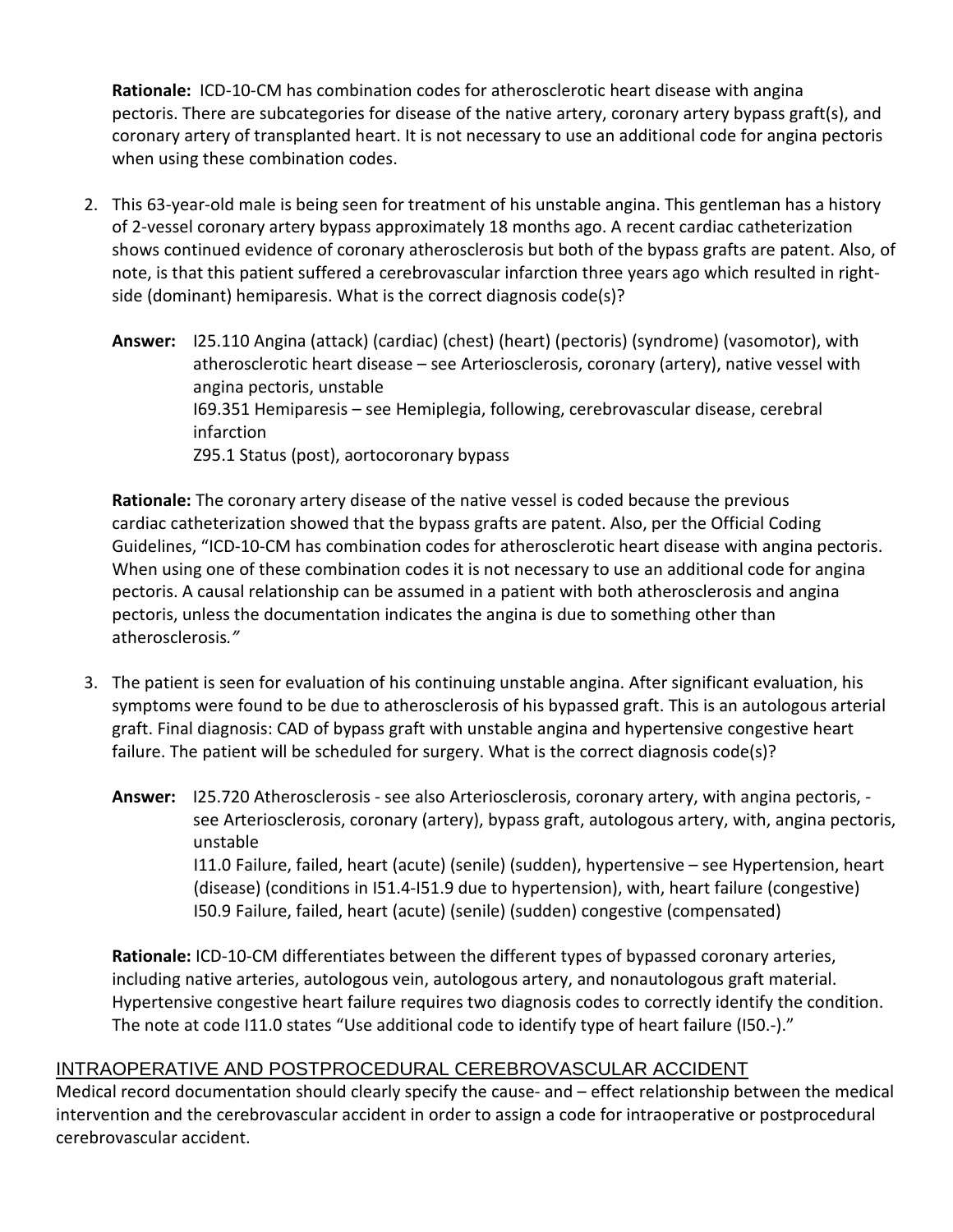Proper code assignment depends on whether it was an infarction or hemorrhage and whether it occurred intraoperatively or postoperatively.

If it was a cerebral hemorrhage, code assignment depends on the type of procedure performed.

# SEQUELAE OF CEREBROVASCULAR DISEASE

Category I69, Sequelae of Cerebrovascular disease

Category I69 is used to indicate conditions classifiable to categories I60-I67 as the causes of sequelae (neurologic deficits), themselves classified elsewhere.

These "late effects" include neurologic deficits that persist after initial onset of conditions classifiable to categories I60-I67.

The neurologic deficits caused by cerebrovascular disease may be present from the onset or may arise at anytime after the onset of the condition classifiable to categories I60-I67.

Codes from category I69, Sequelae of cerebrovascular disease, that specify hemiplegia, hemiparesis and monoplegia identify whether the dominant or nondominant side is affected.

Should the affected side be documented, but not specified as dominant or nondominant, and the classification system does not indicate a default , code selection is as follows:

- $\div$  For ambidextrous patients, the default should be dominant.
- $\div$  If the left side is affected, the default is non-dominant.
- $\div$  If the right side is affected, the default is dominant.

Codes from category I69 with codes from I60-I67

Codes from category I69 may be assigned on a health care record with codes from I60-I67, if the patient has a current cerebrovascular disease and deficits from an old cerebrovascular disease.

Codes from category I69 and Personal history of transient ischemia attack (TIA) and cerebral infarction (Z86.73)

Codes from category I69 should not be assigned if the patient does not have neurologic deficits.

# **See section I.C.21.4 History (of) for use of personal history codes**

# CODING EXAMPLES

- 2. This pleasant gentleman is seen in the clinic to follow up from a previous stroke. He suffered a cerebrovascular infarction 6 months ago which left him with aphasia and left-sided hemiparesis on his nondominant side. The patient will be referred to outpatient rehabilitation for speech, physical and occupational therapy. What is the correct diagnosis code(s)?
	- **Answer:** I69.354 Hemiparesis see Hemiplegia, following, cerebrovascular disease, stroke I69.320 Aphasia, following cerebrovascular disease, cerebral infarction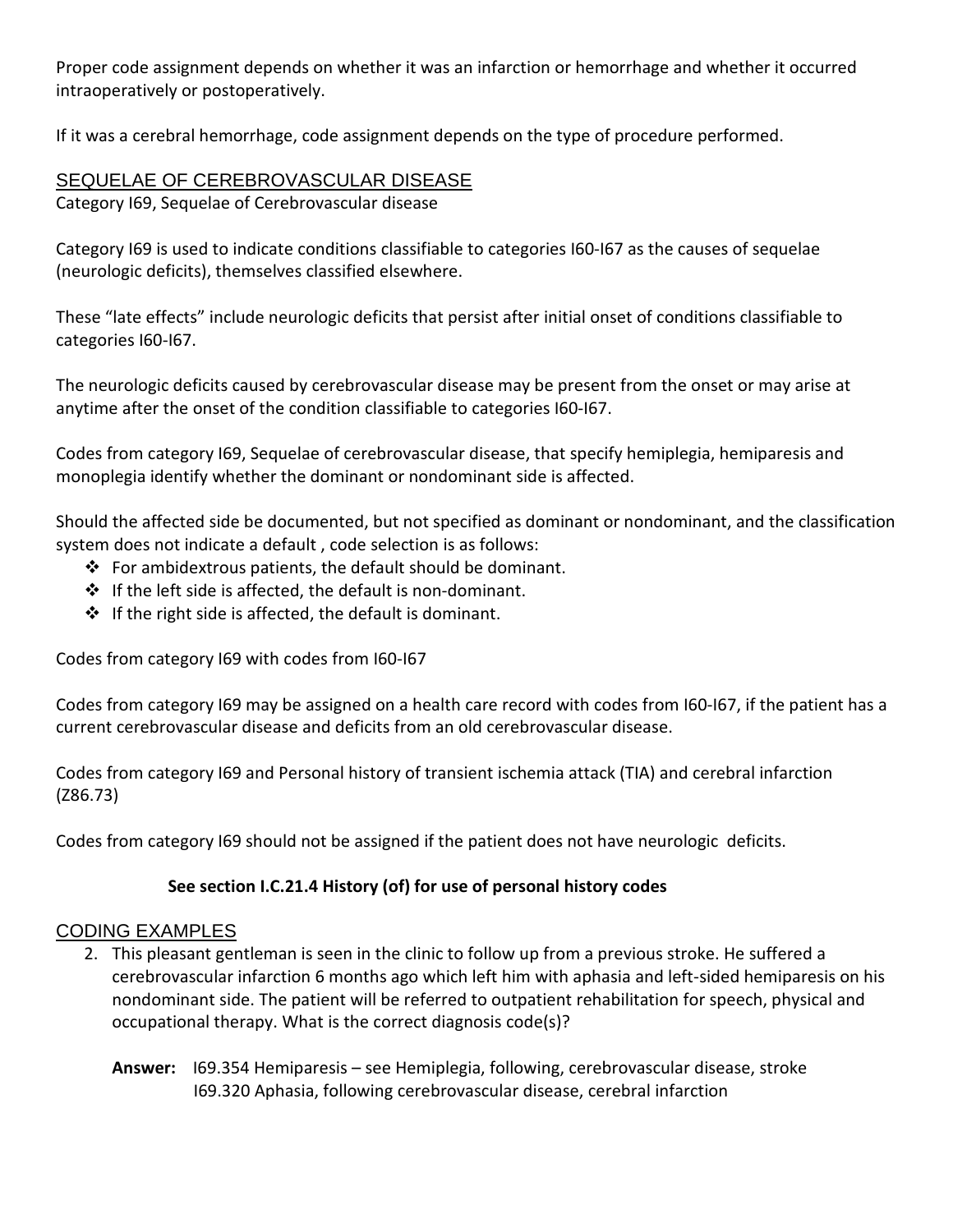**Rationale:** Category I69 is used to indicate neurological deficits that persist after initial onset of conditions classifiable to categories I60-I67. The left is specified as the side of the hemiparesis. After reviewing the Index, it is necessary to select the correct code for subcategory I69.35 from the Tabular.

#### ST ELEVATION MYOCARDIAL INFARCTION (STEMI) AND NON ST ELEVATION MYOCARDIAL INFARCTION (NSTEMI)

The ICD-10-CM codes for acute myocardial infarction (AMI) identify the site, such as anterolateral wall or true posterior wall.

Subcategories I21.0-I21.2 and code I21.3 are used for ST elevation myocardial infarction (STEMI).

Code I21.4, Non-ST elevation myocardial infarction (NSTEMI), is used for non ST myocardial infarction (NSTEMI) and nontransmural MIs.

If NSTEMI evolves to STEMI, assign the STEMI code.

If STEMI converts to NSTEMI due to thrombolytic therapy, it is still coded as STEMI. For encounters occurring while the myocardial infarction is equal to, or less than, four weeks old, including transfers to another acute setting or a postacute setting, and the patient requires continued care for the myocardial infarction, codes from category I21 may continue to be reported.

For encounters after the four week time frame and the patient is still receiving care related to the myocardial infarction, the appropriate aftercare code should be assigned, rather than a code from I21.

For old or healed myocardial infarctions not requiring further care, code I25.2, Old myocardial infarction, may be assigned.

# ACUTE MYOCARDIAL INFARCTION, UNSPECIFIED

Code I21.3, ST elevation myocardial infarction (STEMI) of unspecified site, is the default for unspecified acute myocardial infarction.

If only STEMI or transmural MI without the site is documented, assign code I21.3.

# AMI DOCUMENTED AS NONTRANSMURAL OR SUBENDOCARDIAL BUT SITE PROVIDED

If an AMI is documented as nontransmural or subendocardial, but the site is provided, it is still coded as a subendocardial AMI.

# SUBSEQUENT ACUTE MYOCARDIAL INFARCTION

A code from category I22, Subsequent ST elevation and non ST elevation myocardial Infarction (STEMI)(NSTEMI), is to be used when a patient who has suffered an AMI has a new AMI within the four week time frame of the initial AMI.

A code from category I22 must be used in conjunction with a code from category I21.

The sequencing of the I22 and I21 codes depends on the circumstances of the encounter.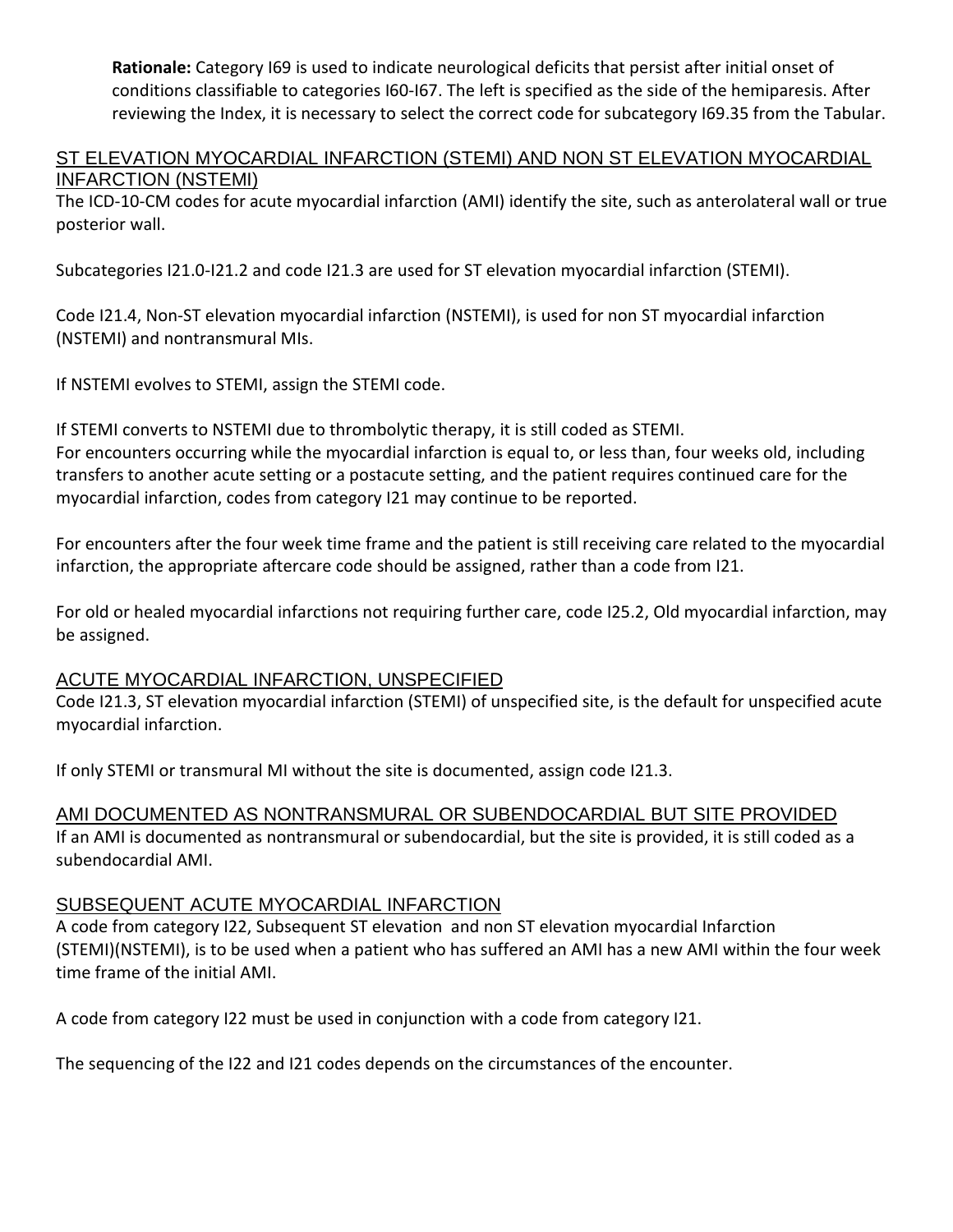# AMI SEQUENCING



# CODING EXAMPLES

- 1. This 54-year-old female is being treated for an acute non-ST anterior wall myocardial infarction which she suffered five days ago. She also has atrial fibrillation. What is the correct diagnosis code(s)?
	- **Answer:** I21.4 Infarct, Infarction, myocardium, myocardial (acute) (with stated duration of 4 weeks or less), non-ST elevation (NSTEMI) I48.0 Fibrillation, atrial or auricular (established)

**Rationale:** Per the Official Coding Guidelines, "If an AMI is documented as nontransmural or subendocardial, but the site is provided, it is still coded as a subendocardial AMI." The STEMI and NSTEMI are treated differently. Generally, the STEMI is caused by complete obstruction of the coronary artery, and causes damage that involved the full thickness of the heart muscle, while the NSTEMI is caused by a partial obstruction and the damage does not involve the full thickness of the heart wall.

- 2. The same patient from the above coding example presented to the emergency department two weeks later and was diagnosed with an acute inferior wall myocardial infarction. She is still being monitored following her initial heart attack two weeks earlier and continues to have atrial fibrillation. She will be transferred to a larger facility for cardiac catheterization and possible further intervention. What diagnosis codes are assigned?
	- **Answer:** I22.1 Infarct, Infarction, myocardium, myocardial (acute) (with stated duration of 4 weeks or less), subsequent (recurrent) (reinfarction), inferior (diaphragmatic) (inferolateral) (inferoposterior) (wall)